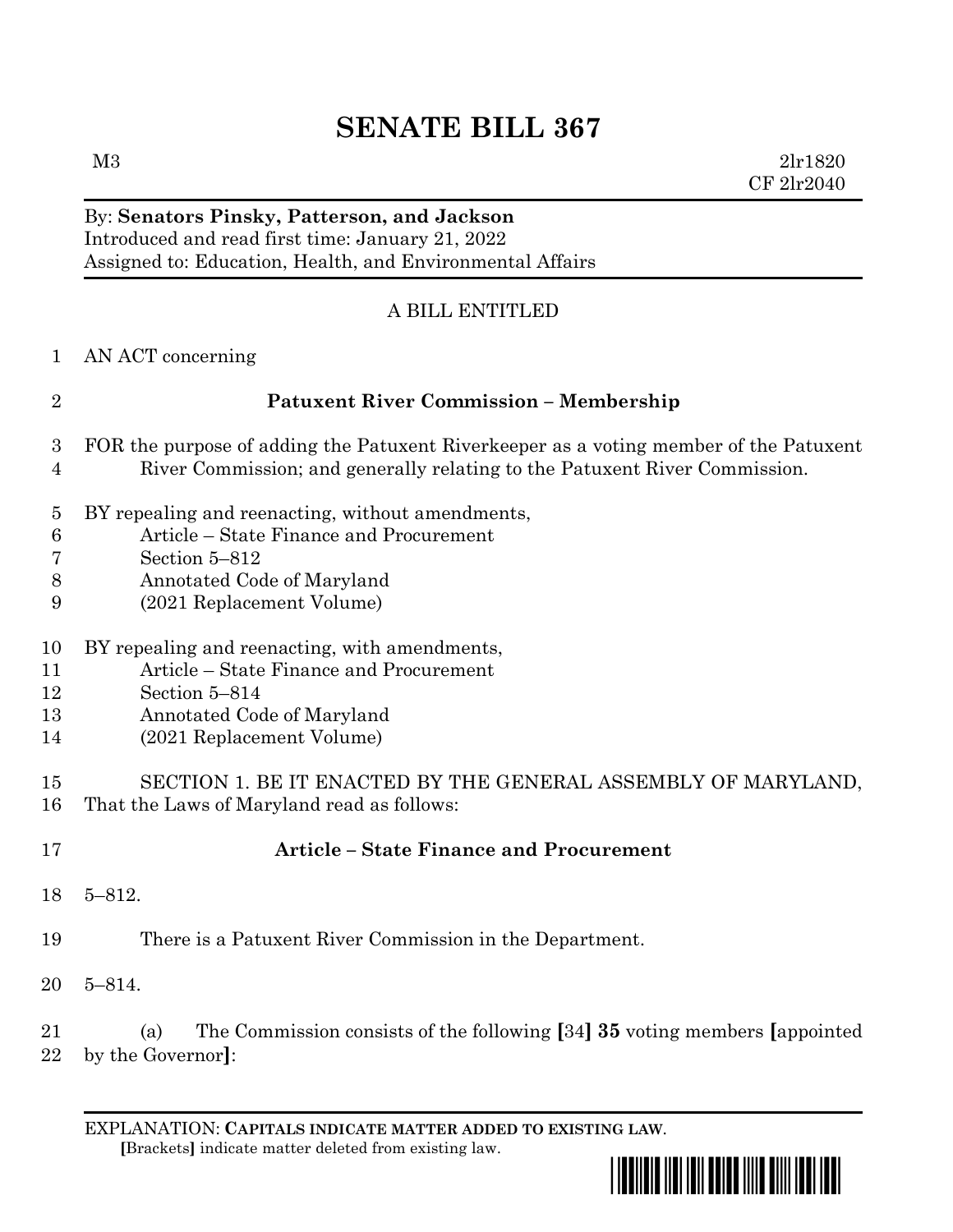### **SENATE BILL 367**

| 1<br>$\overline{2}$ | (1)                                                                                                             |              | 7 individuals, 1 from each of the following 7 counties, APPOINTED BY<br>THE GOVERNOR on the recommendation of the governing body of that county:                                                                               |  |  |  |
|---------------------|-----------------------------------------------------------------------------------------------------------------|--------------|--------------------------------------------------------------------------------------------------------------------------------------------------------------------------------------------------------------------------------|--|--|--|
| $\boldsymbol{3}$    |                                                                                                                 | (i)          | Anne Arundel County;                                                                                                                                                                                                           |  |  |  |
| $\overline{4}$      |                                                                                                                 | (ii)         | Calvert County;                                                                                                                                                                                                                |  |  |  |
| 5                   |                                                                                                                 | (iii)        | Charles County;                                                                                                                                                                                                                |  |  |  |
| 6                   |                                                                                                                 | (iv)         | Howard County;                                                                                                                                                                                                                 |  |  |  |
| 7                   |                                                                                                                 | (v)          | Montgomery County;                                                                                                                                                                                                             |  |  |  |
| 8                   |                                                                                                                 | (vi)         | Prince George's County; and                                                                                                                                                                                                    |  |  |  |
| 9                   |                                                                                                                 | (vii)        | St. Mary's County;                                                                                                                                                                                                             |  |  |  |
| 10<br>11            | (2)<br>1 individual representing the Washington Suburban Sanitary<br>Commission, APPOINTED BY THE GOVERNOR;     |              |                                                                                                                                                                                                                                |  |  |  |
| 12<br>13            | (3)<br>1 individual from each of the following regional planning agencies,<br><b>APPOINTED BY THE GOVERNOR:</b> |              |                                                                                                                                                                                                                                |  |  |  |
| 14<br>15            | Montgomery County;                                                                                              | (i)          | the Maryland–National Capital Park and Planning Commission,                                                                                                                                                                    |  |  |  |
| 16<br>17            | Prince George's County; and                                                                                     | (ii)         | the Maryland–National Capital Park and Planning Commission,                                                                                                                                                                    |  |  |  |
| 18                  |                                                                                                                 | (iii)        | the Tri-County Council for Southern Maryland;                                                                                                                                                                                  |  |  |  |
| 19<br>20<br>21      | (4)<br>body of that municipality;                                                                               | $\mathbf{1}$ | individual, representing a municipality in the watershed,<br>APPOINTED BY THE GOVERNOR on the recommendation of the corresponding governing                                                                                    |  |  |  |
| 22<br>23            | (5)<br><b>APPOINTED BY THE GOVERNOR;</b>                                                                        |              | 1 individual representing a large federal facility in the watershed,                                                                                                                                                           |  |  |  |
| 24<br>25<br>26      | (6)                                                                                                             |              | as far as possible, the following individuals appointed by the Governor<br>with the advice and consent of the Senate, shall be selected to represent broad geographic,<br>economic, and social interests within the watershed: |  |  |  |
| 27                  |                                                                                                                 | (i)          | 2 individuals representing farming interests;                                                                                                                                                                                  |  |  |  |
| 28                  |                                                                                                                 | (ii)         | 1 individual representing business interests;                                                                                                                                                                                  |  |  |  |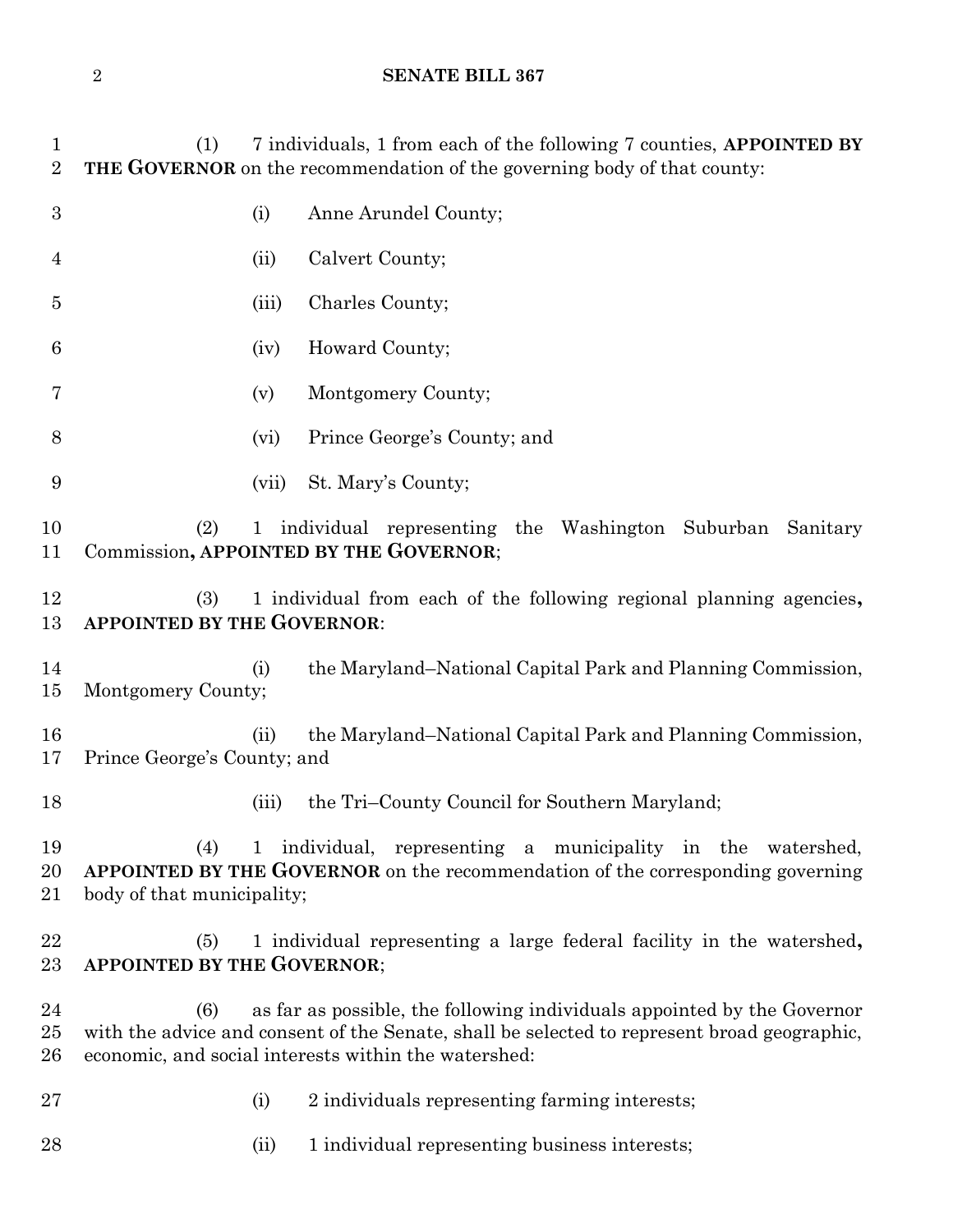#### **SENATE BILL 367** 3

| $\mathbf{1}$        |                                                                                                                                                                                                              |     | (iii)  | 4 individuals representing environmental and citizen interests;                                                               |  |  |
|---------------------|--------------------------------------------------------------------------------------------------------------------------------------------------------------------------------------------------------------|-----|--------|-------------------------------------------------------------------------------------------------------------------------------|--|--|
| $\overline{2}$      |                                                                                                                                                                                                              |     | (iv)   | 2 individuals representing developer interests;                                                                               |  |  |
| $\boldsymbol{3}$    |                                                                                                                                                                                                              |     | (v)    | 2 individuals representing academic interests;                                                                                |  |  |
| 4                   |                                                                                                                                                                                                              |     | (vi)   | 2 individuals, 1 each, representing 2 soil conservation districts;                                                            |  |  |
| $\overline{5}$<br>6 | Cooperative Extension Service; and                                                                                                                                                                           |     | (vii)  | individual representing the University of<br>Maryland<br>$\mathbf{1}$                                                         |  |  |
| 7                   |                                                                                                                                                                                                              |     | (viii) | 1 individual representing watermen interests; [and]                                                                           |  |  |
| 8                   |                                                                                                                                                                                                              | (7) |        | THE PATUXENT RIVERKEEPER; AND                                                                                                 |  |  |
| 9                   |                                                                                                                                                                                                              | (8) |        | as ex officio members:                                                                                                        |  |  |
| 10                  |                                                                                                                                                                                                              |     | (i)    | the Secretary of Agriculture or a designee;                                                                                   |  |  |
| 11                  |                                                                                                                                                                                                              |     | (ii)   | the Secretary of the Environment or a designee;                                                                               |  |  |
| 12                  |                                                                                                                                                                                                              |     | (iii)  | the Secretary of Natural Resources or a designee;                                                                             |  |  |
| 13                  |                                                                                                                                                                                                              |     | (iv)   | the Secretary of Planning or a designee;                                                                                      |  |  |
| 14                  |                                                                                                                                                                                                              |     | (v)    | the Secretary of Transportation or a designee; and                                                                            |  |  |
| 15<br>16            |                                                                                                                                                                                                              |     | (vi)   | the Chief of the Planning Division, U.S. Army Corps of<br>Engineers, Baltimore District or a designee.                        |  |  |
| 17<br>18            | The term of a member appointed under subsection $(a)(1)$ through $(6)$ of<br>(b) $(1)$<br>this section is 4 years.                                                                                           |     |        |                                                                                                                               |  |  |
| 19<br>$20\,$        | At the end of a term, a member appointed under subsection $(a)(1)$<br>(2)<br>through (6) of this section continues to serve until a successor is appointed and qualifies.                                    |     |        |                                                                                                                               |  |  |
| 21<br>22<br>23      | A member who is appointed under subsection $(a)(1)$ through $(6)$ of this<br>(3)<br>section after a term has begun serves only for the rest of the term and until a successor is<br>appointed and qualifies. |     |        |                                                                                                                               |  |  |
| 24<br>$25\,$        |                                                                                                                                                                                                              | (4) |        | The terms of the members are staggered as required by the terms<br>provided for members of the Commission on October 1, 1995. |  |  |
| $26\,$              | $\left( \mathrm{c}\right)$                                                                                                                                                                                   | (1) |        | The Commission may establish and abolish nonvoting memberships.                                                               |  |  |